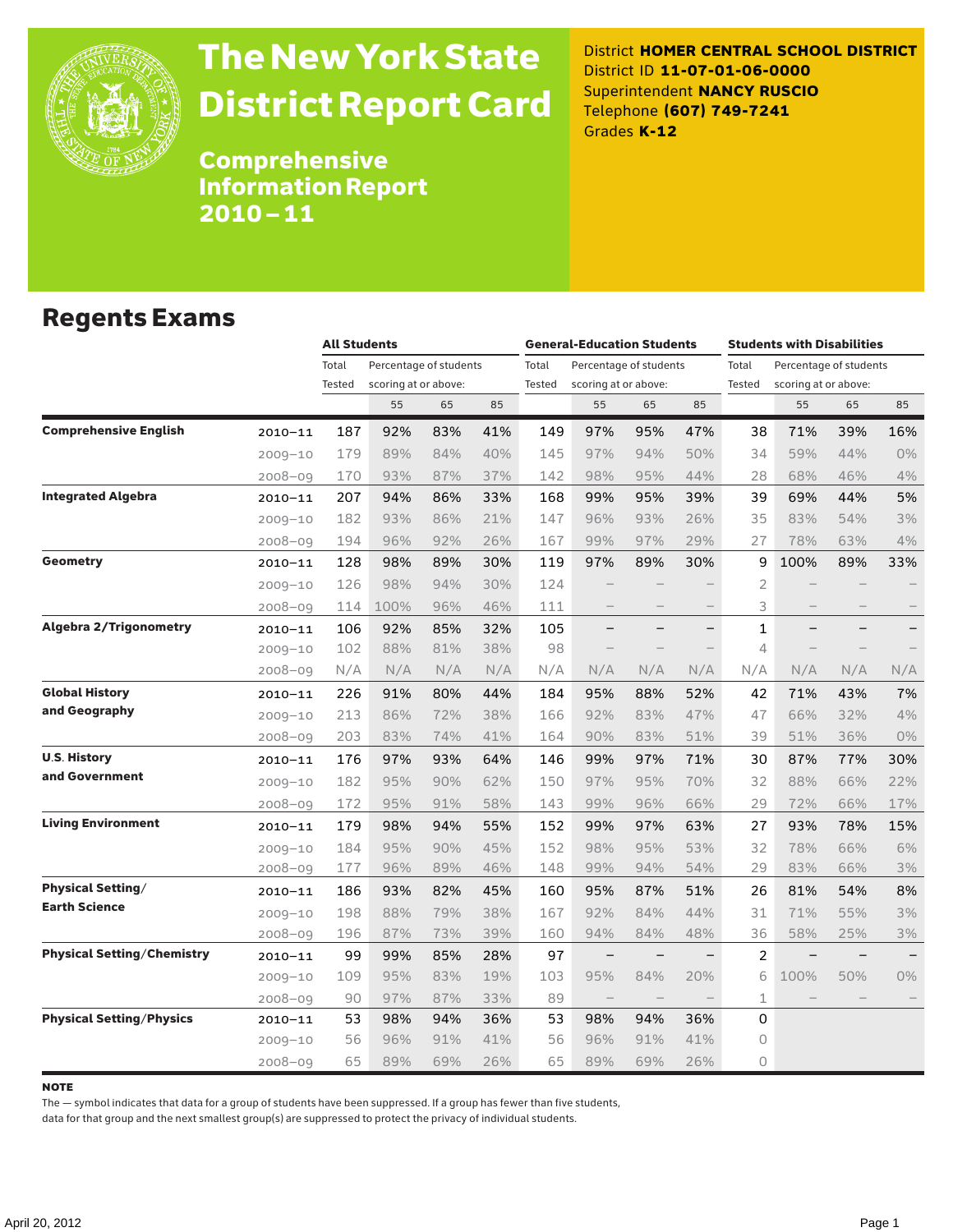### Regents Exams

|                              |             |                 | <b>All Students</b>                            |      |     |                 | <b>General-Education Students Students with Disabilities</b> |      |     |                 |                                                |    |    |  |
|------------------------------|-------------|-----------------|------------------------------------------------|------|-----|-----------------|--------------------------------------------------------------|------|-----|-----------------|------------------------------------------------|----|----|--|
|                              |             | Total<br>Tested | Percentage of students<br>scoring at or above: |      |     | Total<br>Tested | Percentage of students<br>scoring at or above:               |      |     | Total<br>Tested | Percentage of students<br>scoring at or above: |    |    |  |
|                              |             |                 | 55                                             | 65   | 85  |                 | 55                                                           | 65   | 85  |                 | 55                                             | 65 | 85 |  |
| <b>Comprehensive French</b>  | $2010 - 11$ | 23              | 100%                                           | 100% | 70% | 23              | 100%                                                         | 100% | 70% | 0               |                                                |    |    |  |
|                              | $2009 - 10$ | 23              | 100%                                           | 91%  | 65% | 23              | 100%                                                         | 91%  | 65% | $\circ$         |                                                |    |    |  |
|                              | $2008 - 09$ | 25              | 100%                                           | 96%  | 76% | 25              | 100%                                                         | 96%  | 76% | $\circ$         |                                                |    |    |  |
| <b>Comprehensive Italian</b> | $2010 - 11$ | 0               |                                                |      |     | 0               |                                                              |      |     | 0               |                                                |    |    |  |
|                              | $2009 - 10$ | $\circ$         |                                                |      |     | 0               |                                                              |      |     | 0               |                                                |    |    |  |
|                              | $2008 - 09$ | $\circ$         |                                                |      |     | 0               |                                                              |      |     | $\circ$         |                                                |    |    |  |
| <b>Comprehensive Spanish</b> | $2010 - 11$ | 92              | 99%                                            | 99%  | 43% | 92              | 99%                                                          | 99%  | 43% | 0               |                                                |    |    |  |
|                              | $2009 - 10$ | 79              | 99%                                            | 95%  | 41% | 78              |                                                              |      |     | 4               |                                                |    |    |  |
|                              | $2008 - 09$ | 73              | 99%                                            | 95%  | 56% | 71              |                                                              |      |     | $\overline{2}$  |                                                |    |    |  |

**NOTE** 

The — symbol indicates that data for a group of students have been suppressed. If a group has fewer than five students,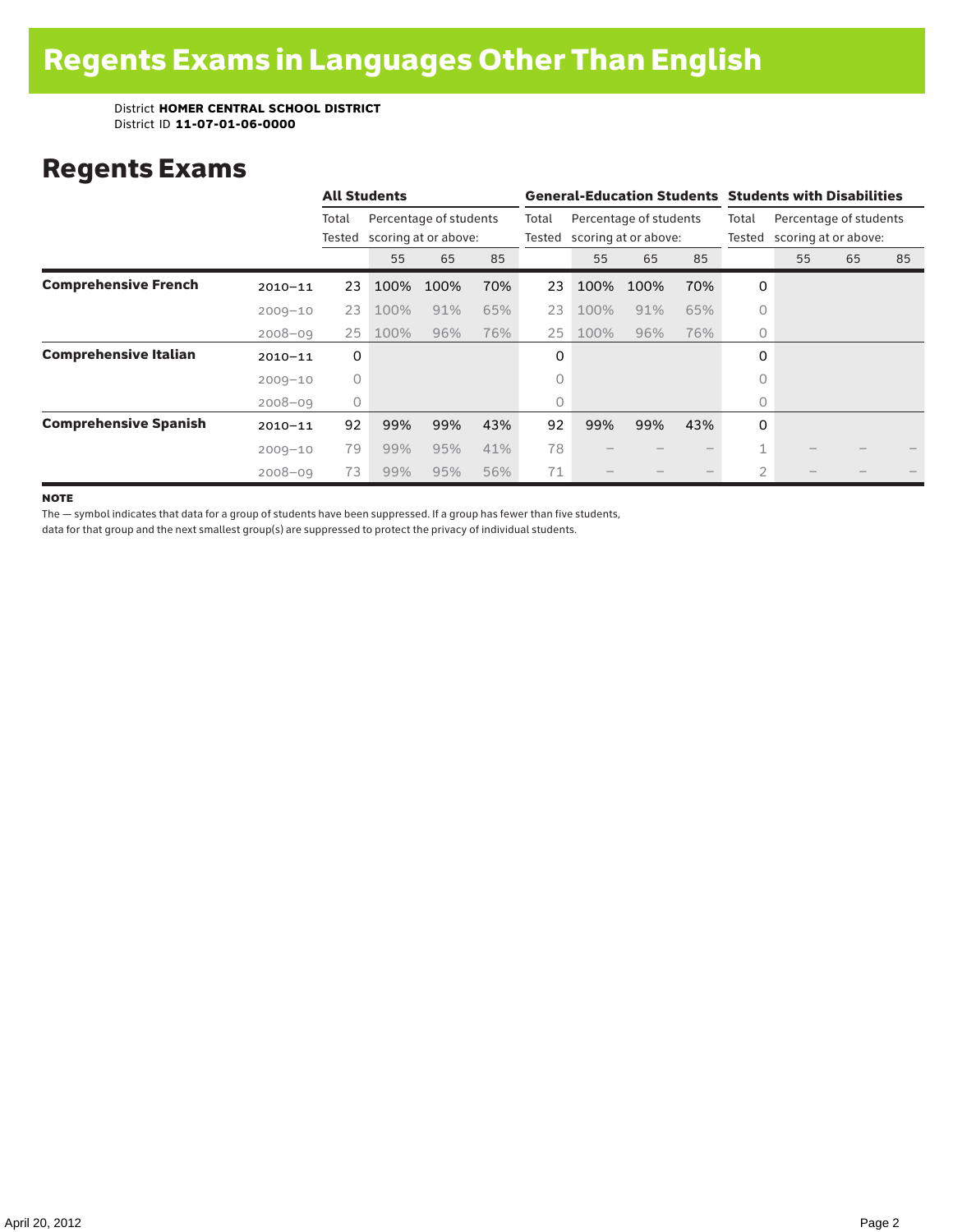## Regents Competency Tests

|                       |             | <b>All Students</b> |                  |                     |                                 | <b>General-Education Students Students with Disabilities</b> |                  |  |
|-----------------------|-------------|---------------------|------------------|---------------------|---------------------------------|--------------------------------------------------------------|------------------|--|
|                       |             | <b>Total Tested</b> | Percent Passing: | <b>Total Tested</b> | Percent Passing:                | <b>Total Tested</b>                                          | Percent Passing: |  |
| <b>Mathematics</b>    | $2010 - 11$ | 19                  | 63%              | 0                   |                                 | 19                                                           | 63%              |  |
|                       | $2009 - 10$ | 33                  | 52%              | $\overline{2}$      |                                 | 31                                                           |                  |  |
|                       | $2008 - 09$ | 33                  | 70%              | 1                   | $\qquad \qquad -$               | 32                                                           |                  |  |
| <b>Science</b>        | $2010 - 11$ | 25                  | 56%              | 0                   |                                 | 25                                                           | 56%              |  |
|                       | $2009 - 10$ | 34                  | 53%              | 2                   |                                 | 32                                                           |                  |  |
|                       | $2008 - 09$ | 17                  | 59%              | 2                   | $\qquad \qquad -$               | 15                                                           |                  |  |
| <b>Reading</b>        | $2010 - 11$ | 16                  | 69%              | 3                   | —                               | 13                                                           |                  |  |
|                       | $2009 - 10$ | 10                  | 80%              | $\bigcap$           |                                 | 10                                                           | 80%              |  |
|                       | $2008 - 09$ | 5                   | 80%              | $\mathbf{1}$        |                                 | 4                                                            |                  |  |
| <b>Writing</b>        | $2010 - 11$ | 6                   | 83%              | 2                   | -                               | 4                                                            |                  |  |
|                       | $2009 - 10$ | 10                  | 100%             | 0                   |                                 | 10                                                           | 100%             |  |
|                       | $2008 - 09$ | 4                   |                  | $\mathbf{1}$        | $\qquad \qquad -$               | 3                                                            |                  |  |
| <b>Global Studies</b> | $2010 - 11$ | 20                  | 25%              | $\overline{c}$      |                                 | 18                                                           |                  |  |
|                       | $2009 - 10$ | 21                  | 19%              | 2                   | $\qquad \qquad -$               | 19                                                           |                  |  |
|                       | $2008 - 09$ | 27                  | 22%              | 2                   | $\hspace{0.1mm}-\hspace{0.1mm}$ | 25                                                           |                  |  |
| <b>U.S. History</b>   | $2010 - 11$ | 4                   |                  | 0                   |                                 | 4                                                            |                  |  |
| and Government        | $2009 - 10$ | 3                   |                  | $\bigcap$           |                                 | 3                                                            |                  |  |
|                       | $2008 - 09$ | 6                   | 33%              | $\mathbf{1}$        |                                 | 5                                                            |                  |  |

#### **NOTE**

The — symbol indicates that data for a group of students have been suppressed. If a group has fewer than five students,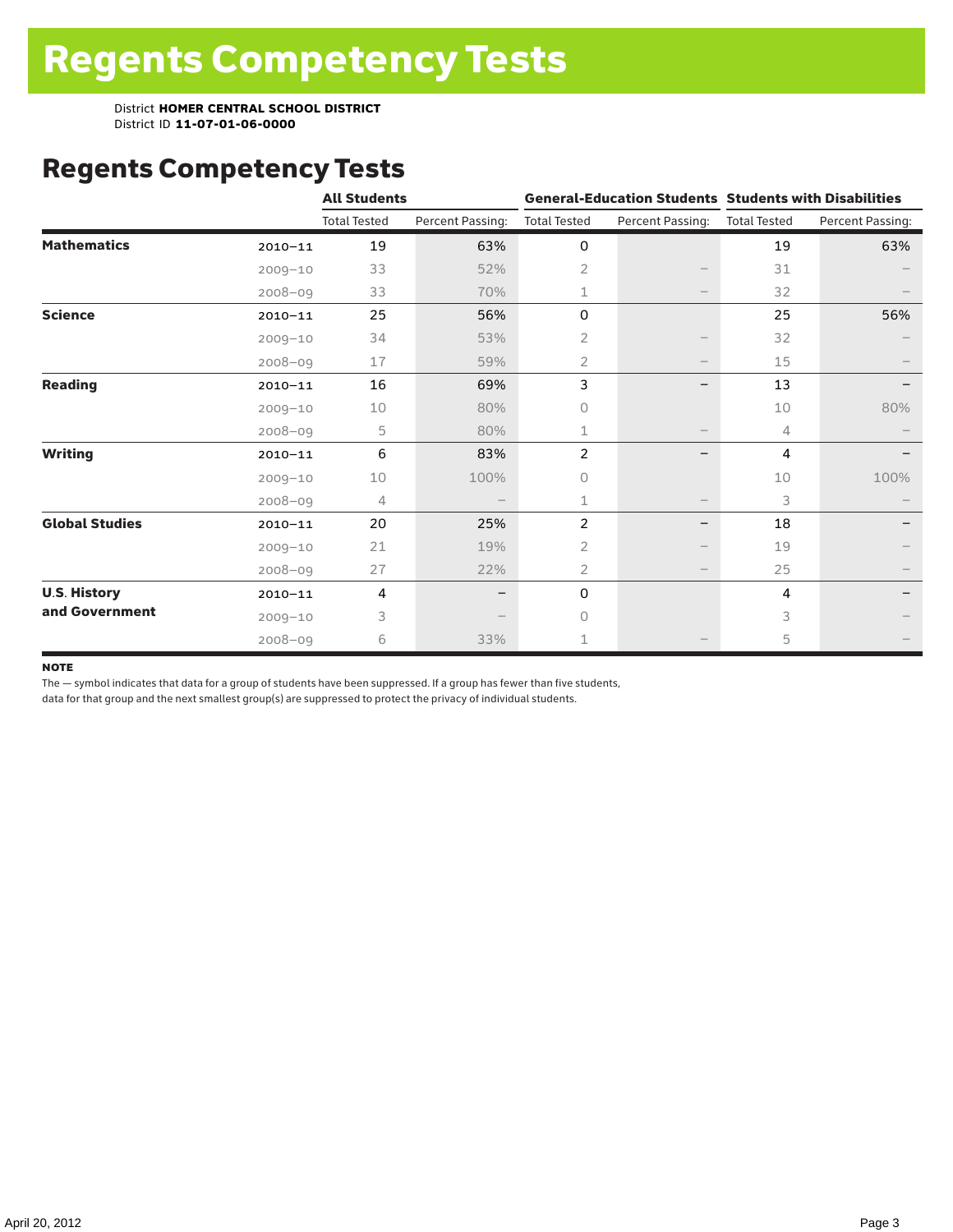### New York State English as a Second Language Achievement Test (NYSESLAT)

|                                  |             |             | <b>All Students</b>               |                             |                          |                          | <b>General-Education Students</b> |                                   |                          |                             | <b>Students with Disabilities</b> |                                   |  |                             |  |       |
|----------------------------------|-------------|-------------|-----------------------------------|-----------------------------|--------------------------|--------------------------|-----------------------------------|-----------------------------------|--------------------------|-----------------------------|-----------------------------------|-----------------------------------|--|-----------------------------|--|-------|
|                                  |             | Total       |                                   | Percent of students scoring |                          |                          | Total                             |                                   |                          | Percent of students scoring |                                   | Total                             |  | Percent of students scoring |  |       |
|                                  |             |             | Tested in each performance level: |                             |                          |                          |                                   | Tested in each performance level: |                          |                             |                                   | Tested in each performance level: |  |                             |  |       |
|                                  |             |             |                                   | Begin. Interm. Adv.         |                          | Prof.                    |                                   |                                   | Begin. Interm. Adv.      |                             | Prof.                             |                                   |  | Begin. Interm. Adv.         |  | Prof. |
| <b>Listening</b>                 | $2010 - 11$ | 4           |                                   |                             |                          | $\overline{\phantom{0}}$ | $\mathsf{3}$                      |                                   |                          |                             | $\overline{\phantom{0}}$          | $\mathbf{1}$                      |  |                             |  |       |
| and Speaking                     | $2009 - 10$ | 3           |                                   |                             |                          |                          | $\overline{2}$                    |                                   |                          |                             | $\overline{\phantom{0}}$          | 1                                 |  |                             |  |       |
| $(Grades K-1)$                   | $2008 - 09$ | 3           |                                   |                             |                          |                          | 3                                 |                                   |                          | $\overline{\phantom{0}}$    |                                   | 0                                 |  |                             |  |       |
| <b>Reading</b>                   | $2010 - 11$ | 4           |                                   |                             | -                        | $-$                      | 3                                 | $\overline{\phantom{0}}$          |                          | -                           | $\overline{\phantom{0}}$          | 1                                 |  |                             |  |       |
| and Writing                      | $2009 - 10$ | 3           |                                   |                             |                          | $-$                      | $\overline{2}$                    |                                   |                          |                             | $\overline{\phantom{0}}$          | $\mathbf 1$                       |  |                             |  |       |
| $(Grades K-1)$                   | $2008 - 09$ | 3           |                                   |                             |                          |                          | 3                                 |                                   |                          |                             | $\overline{\phantom{0}}$          | 0                                 |  |                             |  |       |
| <b>Listening</b>                 | $2010 - 11$ | 3           | —                                 | -                           | $\overline{\phantom{0}}$ | $-$                      | 3                                 | $\qquad \qquad -$                 | $\overline{\phantom{0}}$ | -                           | $\overline{\phantom{0}}$          | $\mathsf 0$                       |  |                             |  |       |
| and Speaking                     | $2009 - 10$ | 3           |                                   |                             |                          | $\overline{\phantom{0}}$ | 3                                 |                                   |                          |                             | $\overline{\phantom{0}}$          | $\circ$                           |  |                             |  |       |
| $(Grades 2-4)$                   | $2008 - 09$ | $\mathbf 1$ | $\overline{\phantom{0}}$          |                             | $\overline{\phantom{0}}$ | $\overline{\phantom{0}}$ | $\mathbf 1$                       |                                   |                          |                             | $\qquad \qquad -$                 | $\bigcirc$                        |  |                             |  |       |
| <b>Reading</b>                   | $2010 - 11$ | 3           | $\overline{\phantom{0}}$          |                             | $\overline{\phantom{0}}$ | $-$                      | 3                                 | $\equiv$                          | ▃                        | ▃                           | $\overline{\phantom{0}}$          | $\mathsf 0$                       |  |                             |  |       |
| and Writing                      | $2009 - 10$ | 3           |                                   |                             |                          | -                        | 3                                 |                                   |                          |                             |                                   | $\circ$                           |  |                             |  |       |
| $(Grades 2-4)$                   | 2008-09     | 1           |                                   |                             |                          | $\overline{\phantom{0}}$ | $\mathbf{1}$                      |                                   |                          |                             |                                   | 0                                 |  |                             |  |       |
| <b>Listening</b><br>and Speaking | $2010 - 11$ | 0           |                                   |                             |                          |                          | 0                                 |                                   |                          |                             |                                   | 0                                 |  |                             |  |       |
|                                  | $2009 - 10$ | 0           |                                   |                             |                          |                          | $\circ$                           |                                   |                          |                             |                                   | $\circ$                           |  |                             |  |       |
| $(Grades 5-6)$                   | $2008 - 09$ | $\bigcirc$  |                                   |                             |                          |                          | 0                                 |                                   |                          |                             |                                   | 0                                 |  |                             |  |       |
| <b>Reading</b>                   | $2010 - 11$ | 0           |                                   |                             |                          |                          | 0                                 |                                   |                          |                             |                                   | $\mathsf 0$                       |  |                             |  |       |
| and Writing                      | $2009 - 10$ | 0           |                                   |                             |                          |                          | $\circ$                           |                                   |                          |                             |                                   | $\circ$                           |  |                             |  |       |
| $(Grades 5-6)$                   | $2008 - 09$ | 0           |                                   |                             |                          |                          | $\circ$                           |                                   |                          |                             |                                   | 0                                 |  |                             |  |       |
| <b>Listening</b>                 | $2010 - 11$ | 0           |                                   |                             |                          |                          | $\mathbf 0$                       |                                   |                          |                             |                                   | $\mathbf 0$                       |  |                             |  |       |
| and Speaking                     | $2009 - 10$ | $\bigcirc$  |                                   |                             |                          |                          | $\circ$                           |                                   |                          |                             |                                   | $\Omega$                          |  |                             |  |       |
| $(Grades 7-8)$                   | $2008 - 09$ | $\bigcirc$  |                                   |                             |                          |                          | $\bigcirc$                        |                                   |                          |                             |                                   | 0                                 |  |                             |  |       |
| <b>Reading</b>                   | $2010 - 11$ | 0           |                                   |                             |                          |                          | 0                                 |                                   |                          |                             |                                   | 0                                 |  |                             |  |       |
| and Writing                      | $2009 - 10$ | $\bigcirc$  |                                   |                             |                          |                          | $\circ$                           |                                   |                          |                             |                                   | $\circ$                           |  |                             |  |       |
| $(Grades 7-8)$                   | $2008 - 09$ | $\bigcirc$  |                                   |                             |                          |                          | 0                                 |                                   |                          |                             |                                   | 0                                 |  |                             |  |       |
| <b>Listening</b>                 | $2010 - 11$ | 0           |                                   |                             |                          |                          | 0                                 |                                   |                          |                             |                                   | $\mathbf 0$                       |  |                             |  |       |
| and Speaking                     | $2009 - 10$ | 0           |                                   |                             |                          |                          | $\circ$                           |                                   |                          |                             |                                   | $\circ$                           |  |                             |  |       |
| $(Grades 9-12)$                  | $2008 - 09$ | $\bigcirc$  |                                   |                             |                          |                          | $\bigcirc$                        |                                   |                          |                             |                                   | 0                                 |  |                             |  |       |
| <b>Reading</b>                   | $2010 - 11$ | 0           |                                   |                             |                          |                          | 0                                 |                                   |                          |                             |                                   | 0                                 |  |                             |  |       |
| and Writing                      | $2009 - 10$ | 0           |                                   |                             |                          |                          | $\circ$                           |                                   |                          |                             |                                   | $\circ$                           |  |                             |  |       |
| $(Grades 9-12)$                  | $2008 - 09$ | $\bigcirc$  |                                   |                             |                          |                          | 0                                 |                                   |                          |                             |                                   | 0                                 |  |                             |  |       |

#### note

The — symbol indicates that data for a group of students have been suppressed. If a group has fewer than five students,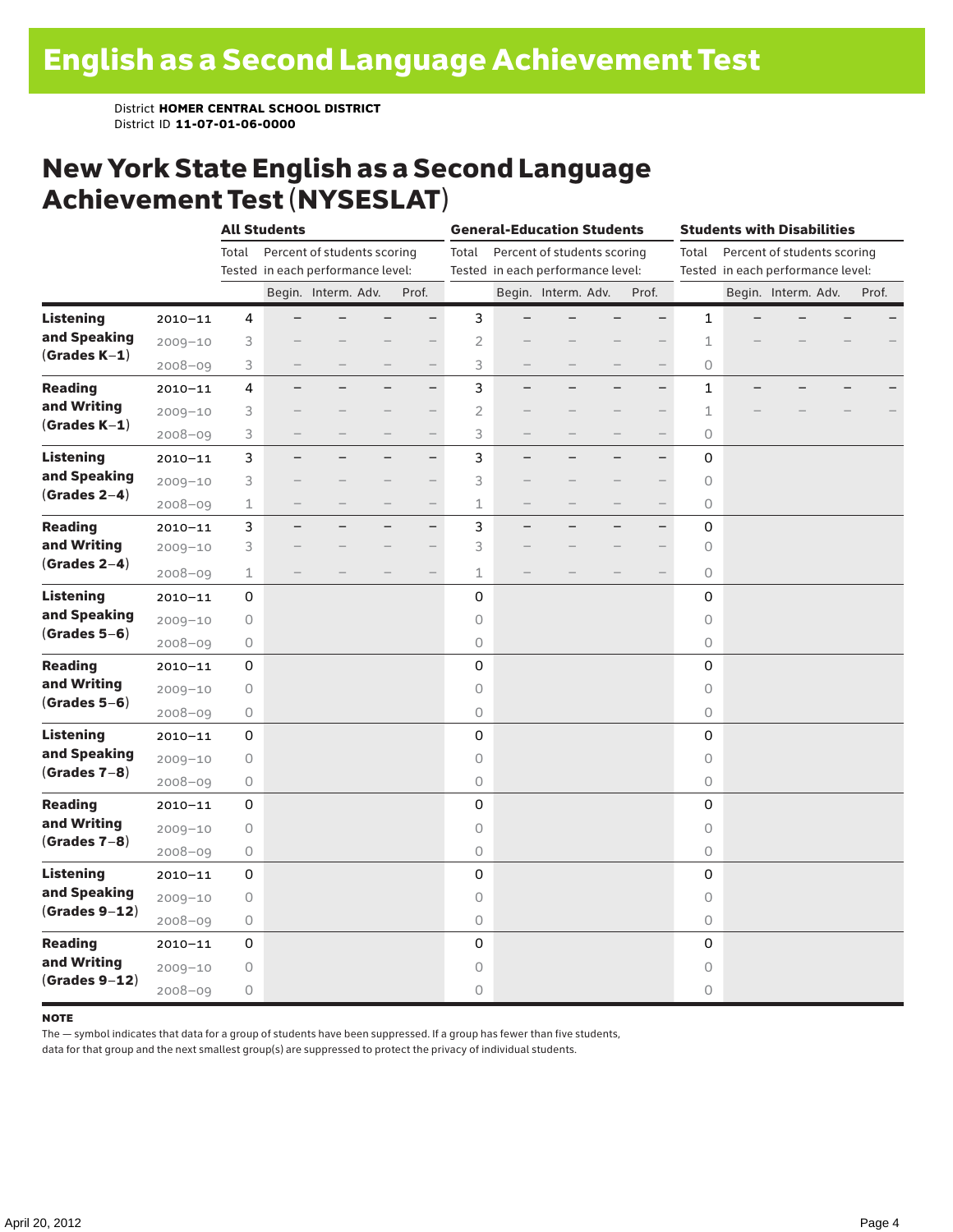#### Statewide 2010–11 Results on the National Assessment of Educational Progress (NAEP)

|                            | % Below Basic | $%$ Basic | % Proficient | % Advanced |  |
|----------------------------|---------------|-----------|--------------|------------|--|
| <b>Grade 4 Reading</b>     | 32%           | 33%       | 26%          | 9%         |  |
| <b>Grade 8 Reading</b>     | 24%           | 41%       | 31%          | 4%         |  |
| <b>Grade 4 Mathematics</b> | 20%           | 44%       | 31%          | 5%         |  |
| <b>Grade 8 Mathematics</b> | 30%           | 40%       | 23%          | 7%         |  |

### Statewide 2010–11 NAEP Participation Rates for LEP Students and Students with Disabilities

|                                   | <b>Participation Rate</b> |
|-----------------------------------|---------------------------|
| <b>Grade 4 Reading</b>            |                           |
| Limited English Proficient        | 84%                       |
| <b>Students with Disabilities</b> | 85%                       |
| <b>Grade 8 Reading</b>            |                           |
| Limited English Proficient        | 77%                       |
| <b>Students with Disabilities</b> | 84%                       |
| <b>Grade 4 Mathematics</b>        |                           |
| Limited English Proficient        | 91%                       |
| <b>Students with Disabilities</b> | 90%                       |
| <b>Grade 8 Mathematics</b>        |                           |
| Limited English Proficient        | 92%                       |
| <b>Students with Disabilities</b> | 91%                       |

#### **NOTE**

The National Assessment of Educational Progress (NAEP), developed in 1969, is a nationally representative assessment of the performance of United States' students in mathematics, reading, science, writing, the arts, civics, economics, geography, and U.S. history. Teachers, principals, parents, policymakers, and researchers use NAEP results to assess progress and develop ways to improve education in the United States.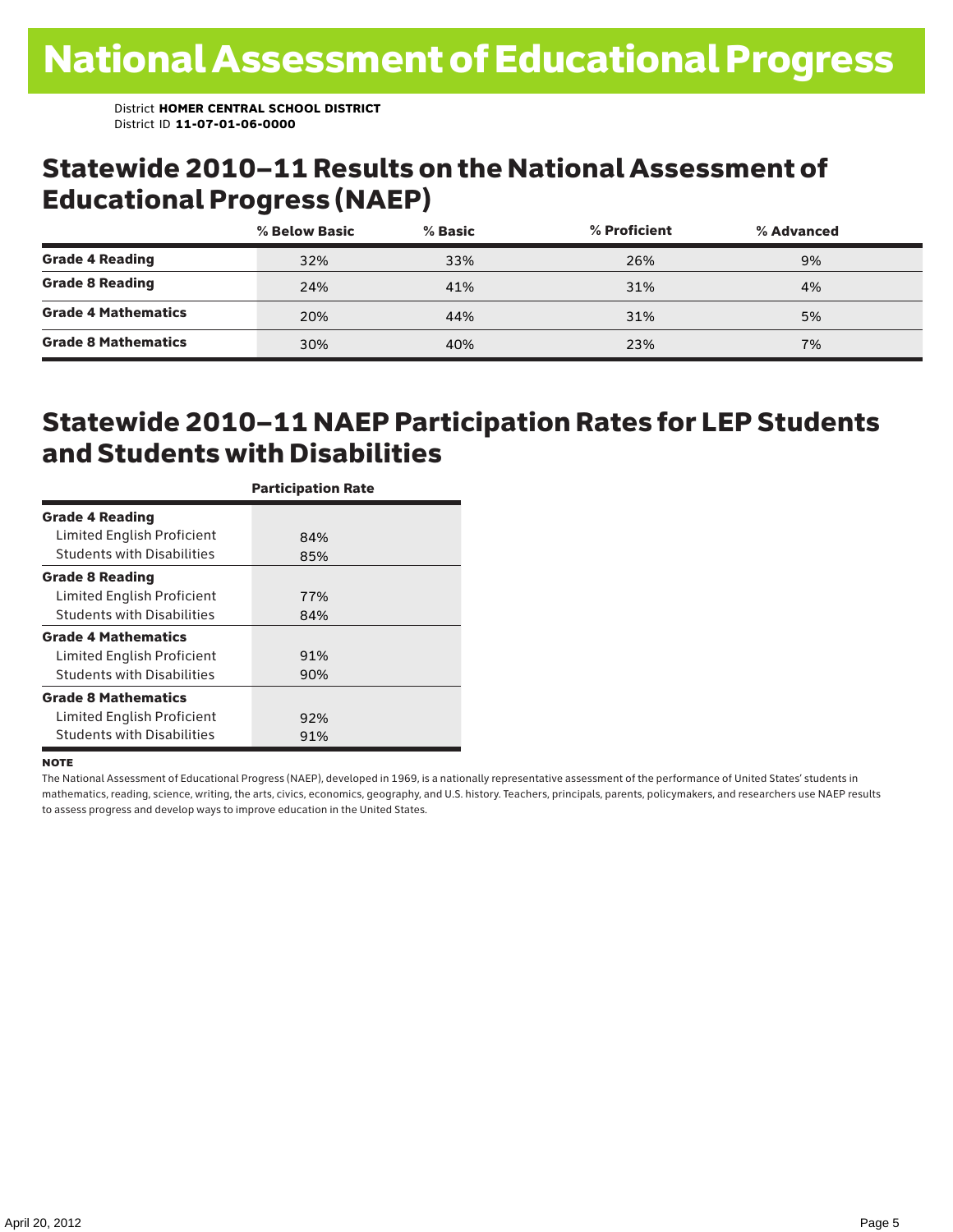### 2007 Total Cohort Performance on Regents Exams After Four Years

|                                        |                   | <b>All Students</b> |                                    |              |  | <b>General-Education Students</b>                                   |           |     |              | <b>Students with Disabilities</b>                              |           |     |              |  |
|----------------------------------------|-------------------|---------------------|------------------------------------|--------------|--|---------------------------------------------------------------------|-----------|-----|--------------|----------------------------------------------------------------|-----------|-----|--------------|--|
|                                        | ohort<br>ᅙ<br>ប ក |                     | Percentage of<br>students scoring: |              |  | ohort<br>rolln<br>Percentage of<br>문<br>students scoring:<br>$\cup$ |           |     |              | ohort<br>rollm<br>Percentage of<br>문<br>students scoring:<br>Ū |           |     |              |  |
|                                        |                   | $55 - 64$           |                                    | 65-84 85-100 |  |                                                                     | $55 - 64$ |     | 65-84 85-100 |                                                                | $55 - 64$ |     | 65-84 85-100 |  |
| <b>Global History</b><br>and Geography | 188               | 8%                  | 34%                                | 43%          |  | 150                                                                 | 4%        | 35% | 53%          | 38                                                             | 24%       | 26% | 0%           |  |
| <b>U.S. History</b><br>and Government  | 188               | 5%                  | 26%                                | 59%          |  | 150                                                                 | 1%        | 25% | 69%          | 38                                                             | 21%       | 29% | 16%          |  |
| <b>Science</b>                         | 188               | 5%                  | 39%                                | 48%          |  | 150                                                                 | 3%        | 36% | 59%          | 38                                                             | 11%       | 50% | 3%           |  |

### New York State Alternate Assessments (NYSAA) 2010–11

|                        | <b>All Students</b>                 |                  |   |   |  |  |  |  |  |
|------------------------|-------------------------------------|------------------|---|---|--|--|--|--|--|
|                        | Number of students scoring<br>Total |                  |   |   |  |  |  |  |  |
|                        |                                     | Tested at Level: |   |   |  |  |  |  |  |
|                        |                                     | 1                | 2 | 3 |  |  |  |  |  |
| <b>Secondary Level</b> |                                     |                  |   |   |  |  |  |  |  |
| English Language Arts  | Ω                                   |                  |   |   |  |  |  |  |  |
| Mathematics            | O                                   |                  |   |   |  |  |  |  |  |
| Social Studies         | 0                                   |                  |   |   |  |  |  |  |  |
| Science                | ი                                   |                  |   |   |  |  |  |  |  |

The New York State Alternate Assessment (NYSAA) is for students with severe cognitive disabilities. Results for students taking the NYSAA in English language arts, mathematics, and science at the elementary and middle levels are available in the *Accountability and Overview Report* part of *The New York State Report Card*.

#### **NOTE**

The — symbol indicates that data for a group of students have been suppressed. If a group has fewer than five students,